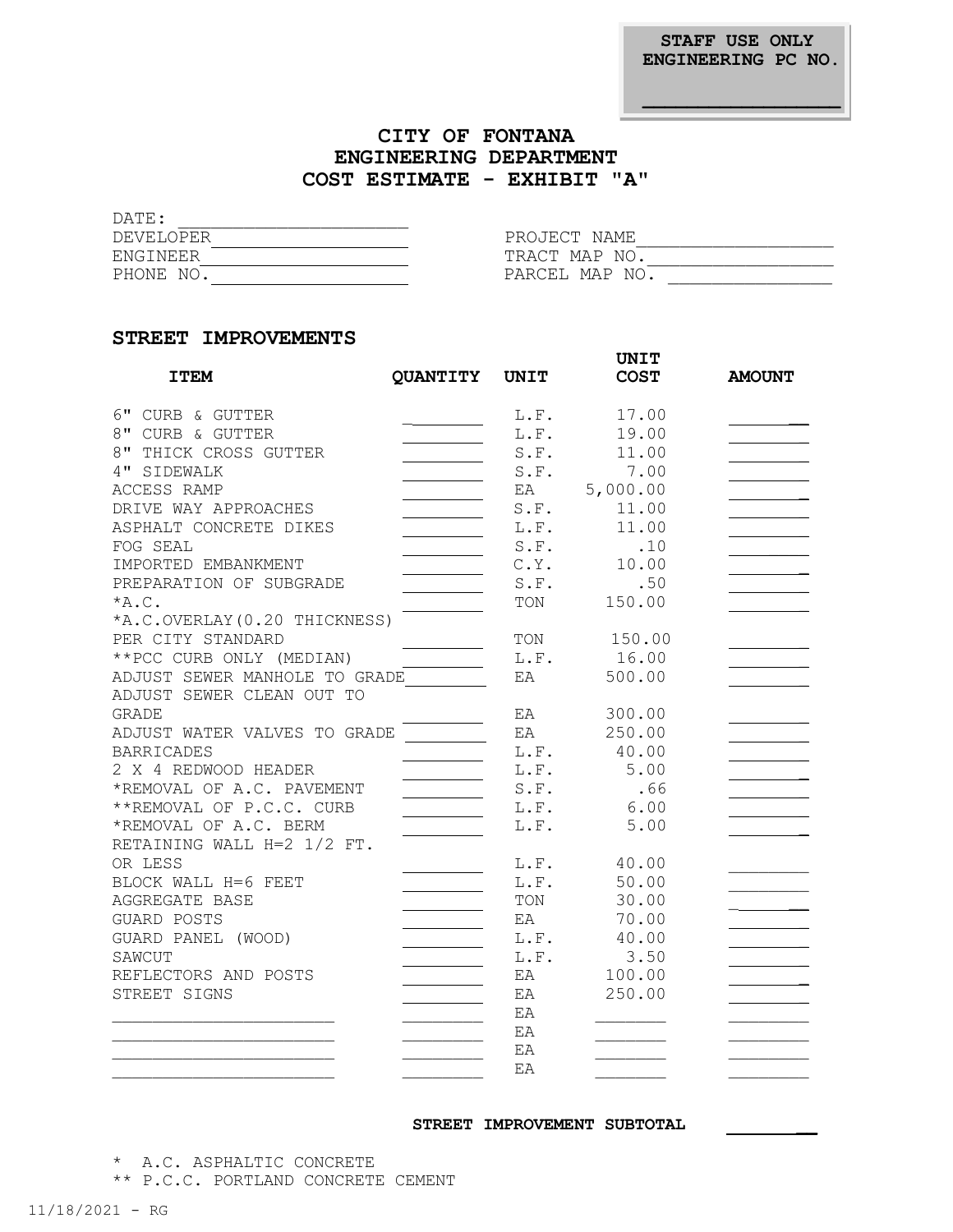### **STORM DRAIN IMPROVEMENTS**

|                         |          |             | <b>UNIT</b> |               |
|-------------------------|----------|-------------|-------------|---------------|
| <b>ITEM</b>             | QUANTITY | <b>UNIT</b> | <b>COST</b> | <b>AMOUNT</b> |
| * 18" RCP               |          | L.F.        | 90.00       |               |
| * 24" RCP               |          | L.F.        | 110.00      |               |
| * 30" RCP               |          | L.F.        | 250.00      |               |
| 36" RCP<br>$\star$      |          | L.F.        | 250.00      |               |
| * 42" RCP               |          | L.F.        | 250.00      |               |
| * 48" RCP               |          | L.F.        | 260.00      |               |
| 54" RCP<br>$\star$      |          | L.F.        | 280.00      |               |
| 60" RCP<br>$\star$      |          | L.F.        | 300.00      |               |
| * 66" RCP               |          | L.F.        | 320.00      |               |
| * 78" RCP               |          | L.F.        | 340.00      |               |
| * 24" CMP               |          | L.F.        | 90.00       |               |
| * 60" CMP               |          | L.F.        | 320.00      |               |
| CATCH BASIN/CURB INLET: |          |             |             |               |
| $W = 7$                 |          | EA          | 4,000.00    |               |
| $W=10$                  |          | EA          | 4,500.00    |               |
| $W = 14$                |          | ΕA          | 6,000.00    |               |
| $W = 21$                |          | EA          | 11,000.00   |               |
| $W = 28$                |          | ΕA          | 14,000.00   |               |
| JUNCTION STRUCTURE      |          | EA          | 3,200.00    |               |
| TRAFFIC TYPE JUNCTION   |          |             |             |               |
| STRUCTURE               |          | ΕA          | 2,800.00    |               |
| DISCHARGE STRUCTURE     |          | EA          | 2,800.00    |               |
| MANHOLES                |          | EA          | 2,500.00    |               |
| LOCAL DEPRESSION        |          | EA          | 1,250.00    |               |
| GRATE INLET STRUCTURE   |          | ΕA          | 2,100.00    |               |
|                         |          | EA          |             |               |
|                         |          | EA          |             |               |
|                         |          | EA          |             |               |
|                         |          |             |             |               |

STORM DRAIN IMPROVEMENT SUBTOTAL

\* REINFORCE CONCRETE PIPE

### **SANITARY SEWER IMPROVEMENTS**

|                                    |          |             | UNIT        |               |
|------------------------------------|----------|-------------|-------------|---------------|
| <b>ITEM</b>                        | QUANTITY | <b>UNIT</b> | <b>COST</b> | <b>AMOUNT</b> |
| MANHOLES 60"<br>DIAMETER           |          | EA          | 4,500.00    |               |
| 48"<br>MANHOLES<br><b>DIAMETER</b> |          | EA          | 4,000.00    |               |
| DROP MAN<br>HOLES                  |          | EA          | 4,500.00    |               |
| WYES                               |          | ΕA          | 100.00      |               |
| CLEANOUTS                          |          | EA          | 600.00      |               |
| REMODELING<br>OF<br>EXISTING       |          |             |             |               |
| MANHOLE                            |          | EA          | 950.00      |               |
| $\star\star$<br>$4"$ VCP           |          | L.F.        | 50.00       |               |
| $6"$ VCP<br>$\star\star$           |          | L.F.        | 60.00       |               |
| 8" VCP<br>$\star\star$             |          | L.F.        | 70.00       |               |
| $10"$ VCP<br>$\star\star$          |          | L.F.        | 80.00       |               |
| $12"$ VCP<br>$\star\star$          |          | L.F.        | 90.00       |               |
| 15" VCP<br>$\star\star$            |          | L.F.        | 100.00      |               |
|                                    |          | L.F.        |             |               |
|                                    |          | L.F.        |             |               |
|                                    |          |             |             |               |

**SANITARY SEWER IMPROVEMENT SUBTOTAL \_\_\_\_\_\_\_\_**

\*\* VITRIFIED CLAY PIPE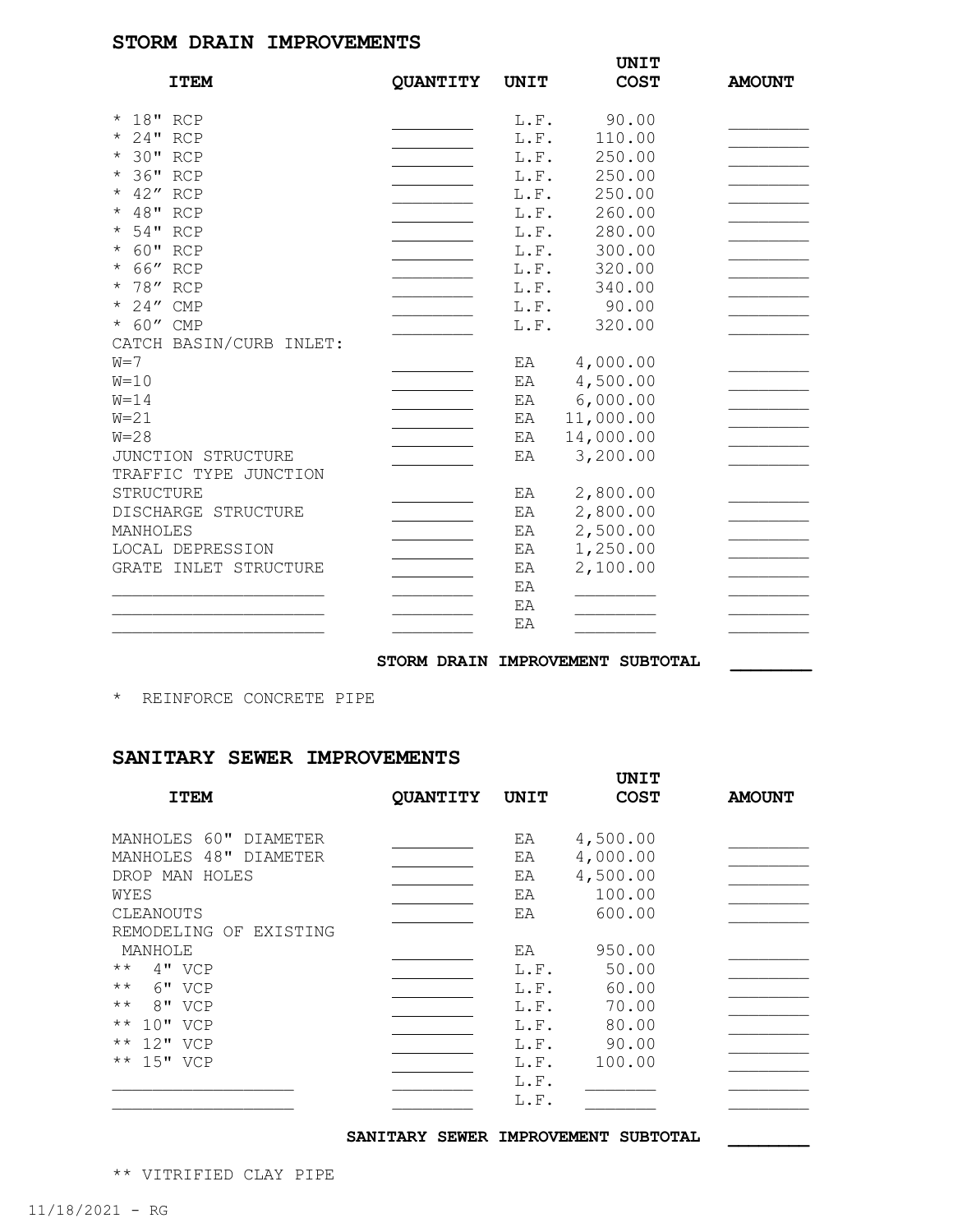# **TRAFFIC SIGNALS/SIGN/STRIPING**

| <b>ITEM</b>                                                                                                      | <b>OUANTITY</b> | UNIT                 | UNIT<br><b>COST</b>                                | <b>AMOUNT</b> |
|------------------------------------------------------------------------------------------------------------------|-----------------|----------------------|----------------------------------------------------|---------------|
| TRAFFIC SIGNAL MODIFICATION:<br>ONE CORNER<br>TWO CORNERS<br>TRAFFIC SIGNAL NEW<br>PAINT TRAFFIC STRIPE (1 COAT) |                 | L.S.<br>L.S.<br>L.F. | L.S. 75,000.00<br>100,000.00<br>400,000.00<br>2.40 |               |
| PAINT TRAFFIC STRIPE (2 COATS)<br>PEDESTRIAN CROSSWALK STRIPING<br>PAVEMENT MARKER                               |                 | L.F.<br>L.F.         | .65<br>.65                                         |               |
| (NON REFLECTIVE)<br>PAVEMENT MARKER (REFLECTIVE)<br>REFLECTORS AND POSTS                                         |                 | EA<br>EA<br>EA       | 2.50<br>4.00<br>100.00                             |               |
| STREET SIGNS                                                                                                     |                 | EA<br>EA<br>EA       | 250.00                                             |               |

**TRAFFIC SIGNAL/SIGNS/STRIPING SUBTOTAL \_\_**

# **CFD LANDSCAPE IMPROVEMENTS (BONDING PURPOSES ONLY)**

| AREA LANDSCAPED | \$12.00 |
|-----------------|---------|
| CENTER MEDIAN   | \$12.00 |

**LANDSCAPING IMPROVEMENTS SUBTOTAL \_\_\_\_\_\_\_\_\_\_**

SUBTOTALS:

| STREET IMPROVEMENT SUBTOTAL            |  |
|----------------------------------------|--|
| STORM DRAIN IMPROVEMENTS SUBTOTAL      |  |
| SANITARY SEWER IMPROVEMENTS SUBTOTAL   |  |
| TRAFFIC SIGNAL/SIGNS/STRIPING SUBTOTAL |  |

#### **IMPROVEMENT SUBTOTAL** ===================

*(\*USE THIS TOTAL FOR PLAN CHECK & PERMITTING PURPOSES\*)*

| CFD LANDSCAPE IMPROVEMENTS                                   |  |
|--------------------------------------------------------------|--|
| SUBDIVISION MONUMENT GUARANTEE \$1,200 + \$50/LOT            |  |
| STREET LIGHTS $\qquad \qquad \qquad \textcircled{1}$ \$5,000 |  |
| CUCAMONGA COUNTY WATER DISTRICT FACILITIES                   |  |

| IMPROVEMENT SUBTOTAL |  |
|----------------------|--|
| ADD 35%              |  |

BONDING **TOTAL.......**